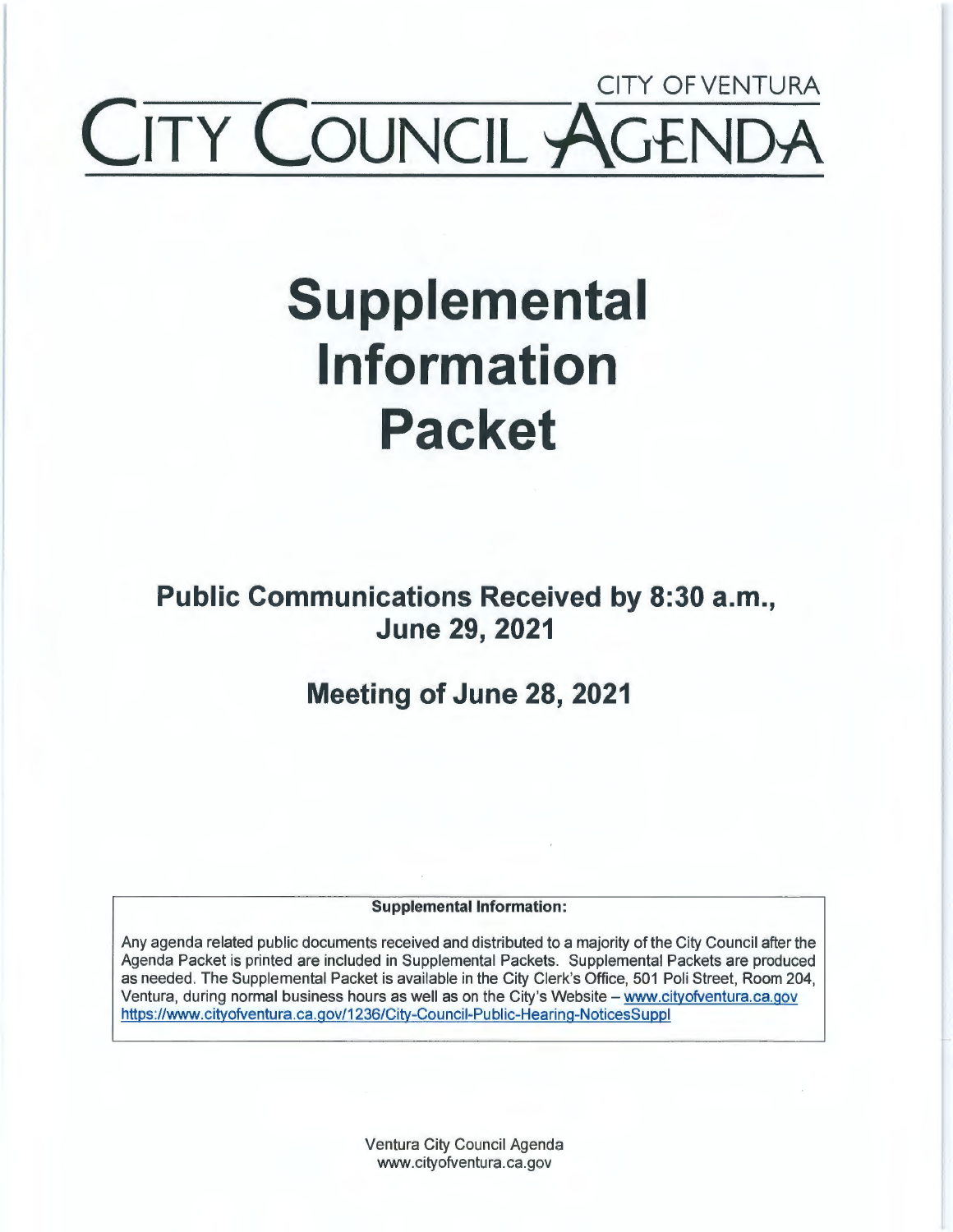### AGENDA ITEM 9L

## APPROVE A PUBLIC WORKS CONTRACT AND INCREASE THE BUDGET AND CIP APPROPRIATIONS FOR PROJECT 91084 - MISSION PARK MAIN STREET FRONTAGE IMPROVEMENTS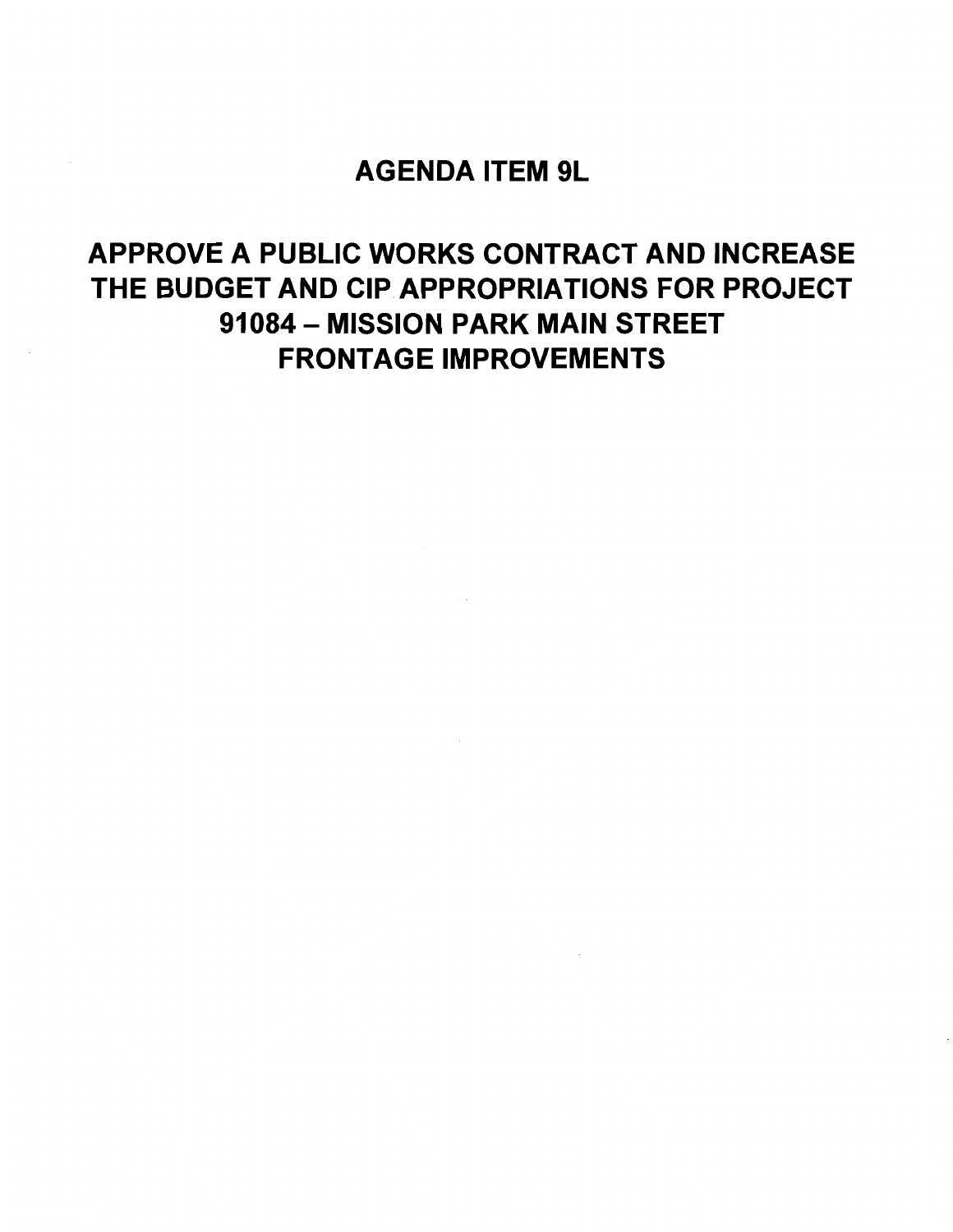#### **Tracy Oehler**

**From: Sent: To: Subject:**  Mike Johnson Monday, June 28, 2021 4:34 PM City Clerk FW: -EXT- Public Works Project 91084 Item No. 9L. Mission Park Main St. Frontage Improvements.

On 6/28/21, 4:32 PM, "David"

wrote:

Public Works Project 91084 Item No. 9L. Mission Park Main St. Frontage Improvements.

I support this project. The area needs more parking. Keep much of downtown Main Street closed to cars. Thank you.

David Howard

CAUTION: This email originated from outside the City of Ventura. Exercise caution when opening attachments or clicking links, especially from unknown senders.